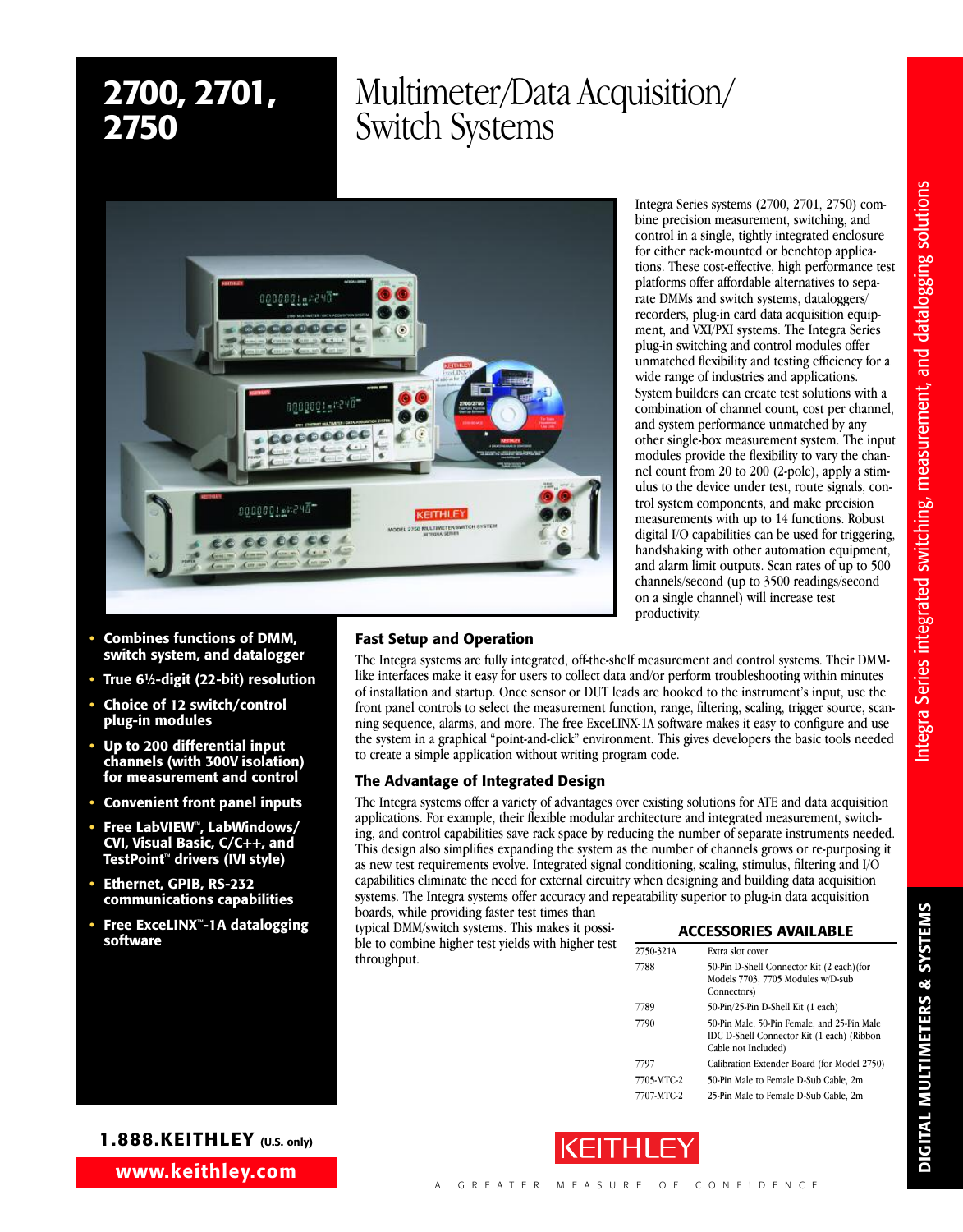# **Ordering Information**

- **2700 DMM, Data Acquisition, Datalogging System w/2 Slots**
- **2701 DMM, Data Acquisition, Datalogging System w/2 Slots and Ethernet Support**
- **2750 DMM, Data Acquisition, Switching, Datalogging System w/5 Slots**

**Extended warranty, service, and calibration contracts are available.**

## **Accessories Supplied**

**LabVIEW, LabWindows/ CVI, Visual Basic, C/C++, and TestPoint drivers; manual; and Model 1751 Safety Test Leads.**

### **Built-in measurement functions include:**

- **• DCV • ACV • DCI • ACI**
- **Resistance (2- or 4-wire, offset compensation selectable)**
- **• Dry circuit ohms (20mV clamp) 2750 only**
- **Temperature (with thermocouples, RTDs, or thermistors)**
- **Frequency/Period**
- **Continuity**

# **TYPICAL APPLICATIONS**

- **Production test of electronic products and devices**
- **Accelerated stress testing (AST)**
- **• Process monitor and control**
- **Device characterization/R&D**
- **Low ohms, multichannel measurements**

# **1.888.KEITHLEY (U.S. only)**

**www.keithley.com**

# **2700, 2701,** Multimeter/Data Acquisition/ **2750** Switch Systems

# **Ethernet**

The Model 2701 offers a 10/100 BaseT Ethernet connection for high speed and long distance communication between a computer and a virtually infinite number of instruments. Any PC with an Ethernet port can connect to a single Model 2701 in a point-to-point configuration, to multiple Model 2701s through a hub, or to multiple Model 2701s distributed on a network.

The Model 2701 Ethernet port uses the industry-standard TCP/IP socket interface. This provides data rates up 100Mbits/sec. and allows the instrument to be located up to 100 meters from the nearest computer or network hub in hardwired systems and miles in wireless Ethernet systems. The maximum distances between a control PC and the instruments are limited only by the size of the network. The instrument also provides a built-in diagnostic web page for easy remote access to the Model 2701. Entering the instrument's IP address in the URL line of Microsoft Internet Explorer will allow communication with and control of the Model 2701. This Web page allows users to read and set network parameters, such as IP address, subnet mask, gateway, MAC address, and calibration dates, and to send commands to and query data from the Model 2701.

# **Temperature Capabilities**

Integra Series mainframes support three major types of temperature sensors with built-in signal conditioning and 300V isolation: thermocouples, RTDs, and thermistors. To begin using a sensor, simply hook it up and the instrument does the rest. If a thermocouple is broken or disconnected, the instrument will alert the operator. The mainframes also support three methods for cold-junction compensation (CJC): automatic (built-in), external (built-in), and simulated.



**Install up to five input modules in the 2750 mainframe (or up to two in the 2700 and 2701 mainframes). All switch/control modules are fully enclosed in impact-resistant plastic for exceptional ruggedness. Three connector alternatives simplify connecting the modules to DUTs. Rugged D-sub connectors allow quick, secure connections and are especially convenient when performing routine maintenance or when the system is installed in a rack. IDC ribbon cable adapters are supplied with the Model 7701, 7707, and 7709 modules for fast, uncomplicated hookups in production test and process monitoring applications. Oversize screw-terminal connectors simplify setup in applications that require the greatest connection flexibility. Additional D-sub and IDC ribbon cable connector kits and pre-wired cable assemblies are sold separately.**



**DIGITAL M**

**ULTIM E T E RS**

**&**

**S Y S T E MS**

ns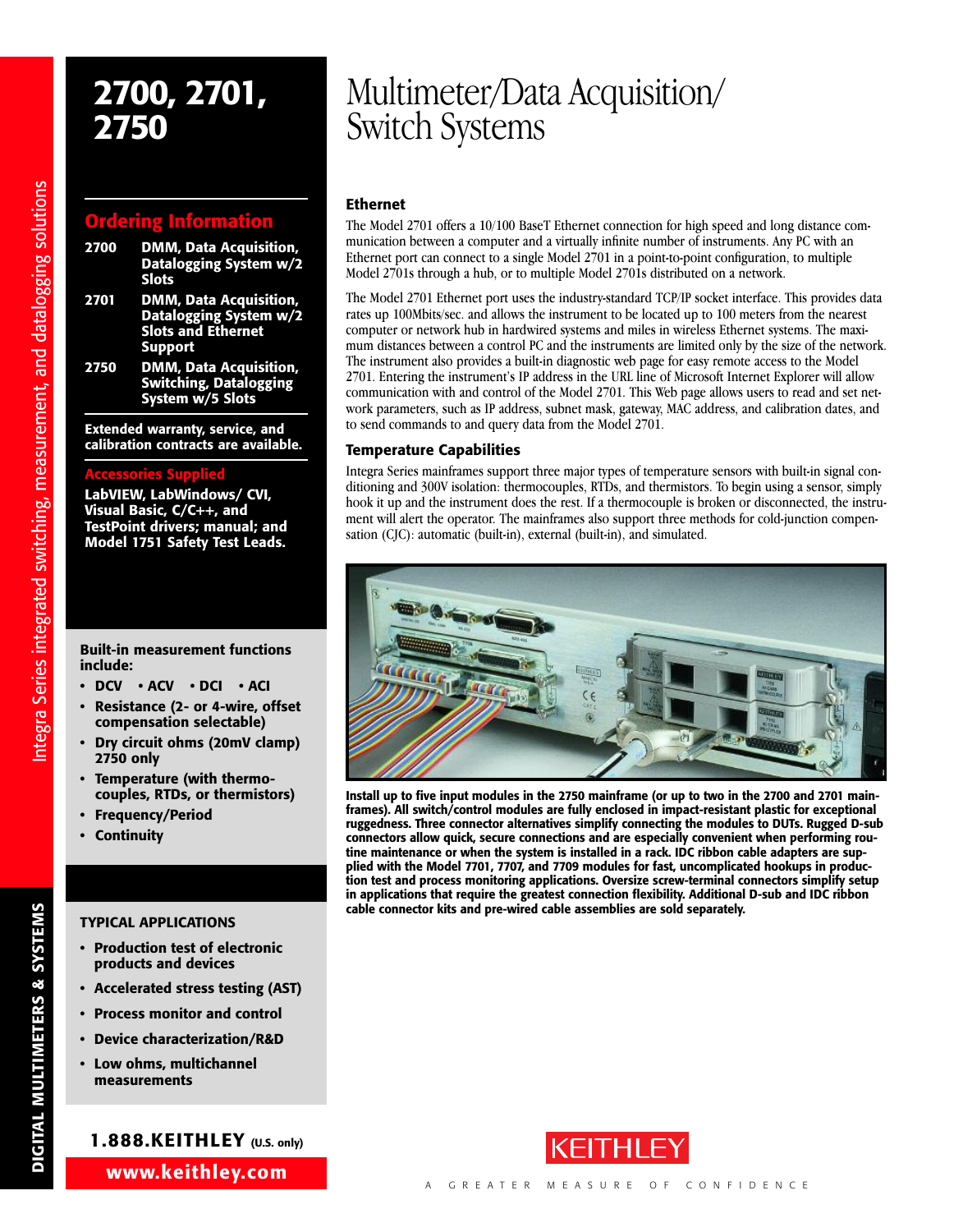

# **Web-Enabled Data Acquisition and Control via Standard Ethernet**

A built-in 10/100BaseTX Ethernet interface makes the Model 2701 the best choice for distributed data acquisition applications that demand stable, high precision measurements. Just connect it directly to an Ethernet port there's no need for additional interface cards, proprietary cables, or software. The Model 2701 is a cost-effective solution for industrial monitoring and control applications. It combines remote communications with high measurement precision for research and development tasks, such as remote equipment diagnostics and economical monitoring of lab environments.





**Built-in Web diagnostic tool (Model 2701 only) sends command strings and receives data over the network. It also reads and sets network parameters.**

|                     | в                                            |                                        | ū          |                       |                                |                             | c              | Ð                     |                    |                                         | G                      |        |  |
|---------------------|----------------------------------------------|----------------------------------------|------------|-----------------------|--------------------------------|-----------------------------|----------------|-----------------------|--------------------|-----------------------------------------|------------------------|--------|--|
| ExceLIN)            |                                              |                                        |            |                       | <b>Exce</b>                    |                             |                |                       | <b>KEITHLEY</b>    |                                         | A Greater Measure of C |        |  |
|                     | <b>Task: Sean DMM Channels</b>               |                                        |            |                       | <b>Measured Data and Graph</b> |                             |                |                       |                    |                                         |                        |        |  |
|                     |                                              | Name DMM Scan                          |            |                       |                                |                             |                |                       |                    |                                         |                        |        |  |
|                     | Description                                  |                                        |            | 5                     |                                |                             |                |                       |                    | RTD, Tem Temp, Tc Ohms 2w Ohms 2w Volts |                        |        |  |
|                     |                                              | Created By Applications Department     |            | ß                     |                                |                             | Chn 101        | Chn 182               | Chn 103            | Chn 104                                 | Chn 105                |        |  |
| Task                |                                              | Company KEITHLEY INSTRUMENTS           |            |                       |                                |                             | ۶c             | ×е                    | Ohm                | Ohm                                     | VDC                    |        |  |
|                     | Date Created 10/9/01                         |                                        |            | B                     |                                |                             | 28.79          | 34.99                 | 10.483             | 1.510                                   | 5,009                  |        |  |
|                     | Date Modified 10/9/01                        |                                        |            | $\overline{a}$        |                                |                             | 29.23          | 36.85                 | 10.483             | 1.510                                   | 5,009                  |        |  |
|                     |                                              | Status/Crnds Task stopped successfully |            | 10                    |                                |                             | 30.12          | 37.19                 | 10.483             | 1,510                                   | 5,009                  |        |  |
| Configuration       |                                              | Worksheet DMM Config                   |            |                       |                                |                             | 30.65          | 37.17                 | 10.483             | 1.510                                   | 5,009                  |        |  |
|                     | Model Scan                                   |                                        |            | 12                    |                                |                             | 31.73          | 37.89                 | 10,484             | 1,510                                   | 15,001                 |        |  |
|                     | Delay Auto                                   | Source Immediate                       |            | 18                    |                                |                             | 52.34          | 38.13                 | 10,484             | 1.611                                   | 15,001                 |        |  |
| Trigger             |                                              |                                        | <b>HRE</b> | 14                    |                                |                             | 32.96          | 37.84                 | 10.483             | 1,610                                   | 15,001                 |        |  |
|                     | Reading Count<br>Timer                       |                                        | 30<br>381  | 15                    |                                |                             | 33.50          | 36.87                 | 10,483             | 1.510                                   | 15,001                 |        |  |
|                     | Monitor None                                 |                                        |            | 16                    |                                |                             |                |                       |                    |                                         |                        |        |  |
|                     | Monitor Limits' Norw                         |                                        |            | 17                    |                                |                             |                |                       | Temp, Volts & Ohms |                                         |                        |        |  |
|                     |                                              |                                        |            | 18                    |                                | 45                          |                |                       |                    |                                         |                        |        |  |
|                     |                                              |                                        |            |                       |                                |                             |                |                       |                    |                                         |                        |        |  |
|                     | Worksheet Sheet1                             |                                        |            | 19                    |                                | 40                          |                |                       |                    |                                         |                        |        |  |
|                     | <b>Starting Col A</b>                        |                                        |            | DO.                   |                                | 36                          |                |                       |                    |                                         |                        |        |  |
| Data                | <b>Starting Row't</b>                        |                                        |            | 21                    |                                | 30                          |                |                       |                    |                                         |                        |        |  |
| Location            | Organize By Rows                             |                                        |            | 22                    |                                | 26<br>20                    |                |                       |                    |                                         |                        |        |  |
|                     |                                              | Autoincrement Overwrite quisting table |            | 23                    |                                | 16                          |                |                       |                    |                                         |                        |        |  |
|                     | Log File                                     |                                        |            | 24                    |                                | 10                          |                |                       |                    |                                         |                        |        |  |
|                     |                                              | Formid Delimited ted (comma)           |            | 25                    |                                | s                           |                |                       |                    |                                         |                        |        |  |
|                     | Add Channel Tags Yes                         |                                        |            | 26                    |                                | Templing c), DcV, Ohms<br>b | w              |                       |                    |                                         |                        |        |  |
|                     | Add Channels Yes                             |                                        |            | 27                    |                                |                             |                |                       | ≌                  | ¢<br>b                                  | 肩<br>掲<br>云            | 需<br>ħ |  |
| <b>Data Display</b> | Add Units Yes                                |                                        |            | 28                    |                                |                             |                |                       | <b>Samples</b>     |                                         |                        |        |  |
|                     | Scroll Display No.<br>Limits <sup>None</sup> |                                        |            | $\overline{29}$       |                                |                             |                | RTD.Tenp Chr 101 °C   |                    |                                         | -Tenp, Te On 102 °C    |        |  |
|                     | Timestama None                               |                                        |            | 30                    |                                |                             |                | China 2w Chn 103 Chin |                    |                                         | Ohns 2w Chn 904 Ohn    |        |  |
|                     | <b>Undata</b> Interest                       |                                        | 100 msec   | 31                    |                                |                             |                | -Volls Clas 105 VDC   |                    |                                         |                        |        |  |
|                     |                                              |                                        |            | 32                    |                                |                             | 23.32          | 33.97                 | 10.483             | 1.510                                   | 3,001                  |        |  |
|                     |                                              |                                        |            | 33                    |                                |                             | 23.24          | 33.61                 | 10,483             | 1.510                                   | 3,001                  |        |  |
|                     | <b>Task Data</b>                             |                                        |            | 34                    |                                |                             | 23.34          | 33.23                 | 10.484             | 1,510                                   | 3,001                  |        |  |
|                     |                                              |                                        |            | 35                    |                                |                             | 23.38<br>23.35 | 35.95<br>99.14        | 10.483<br>10,483   | 1.511<br>1.511                          | 3,001<br>15,001        |        |  |
|                     |                                              |                                        |            | 36<br>$\overline{37}$ |                                |                             | 23.35          | 3B 42                 | 10 483             | 1.511                                   | 15,001                 |        |  |

**ExceLINX-1A is an easy-to-use add-in utility for Microsoft® Excel and Integra systems. No programming is required; enter values quickly through pop-up menus and eliminate timeconsuming coding.**



**S**

**1.888.KEITHLEY (U.S. only)**

Accept Changes Restore Details Printable Table

California Count

\* read-only details

Californios, Due Date\*

ħ

10/21/0000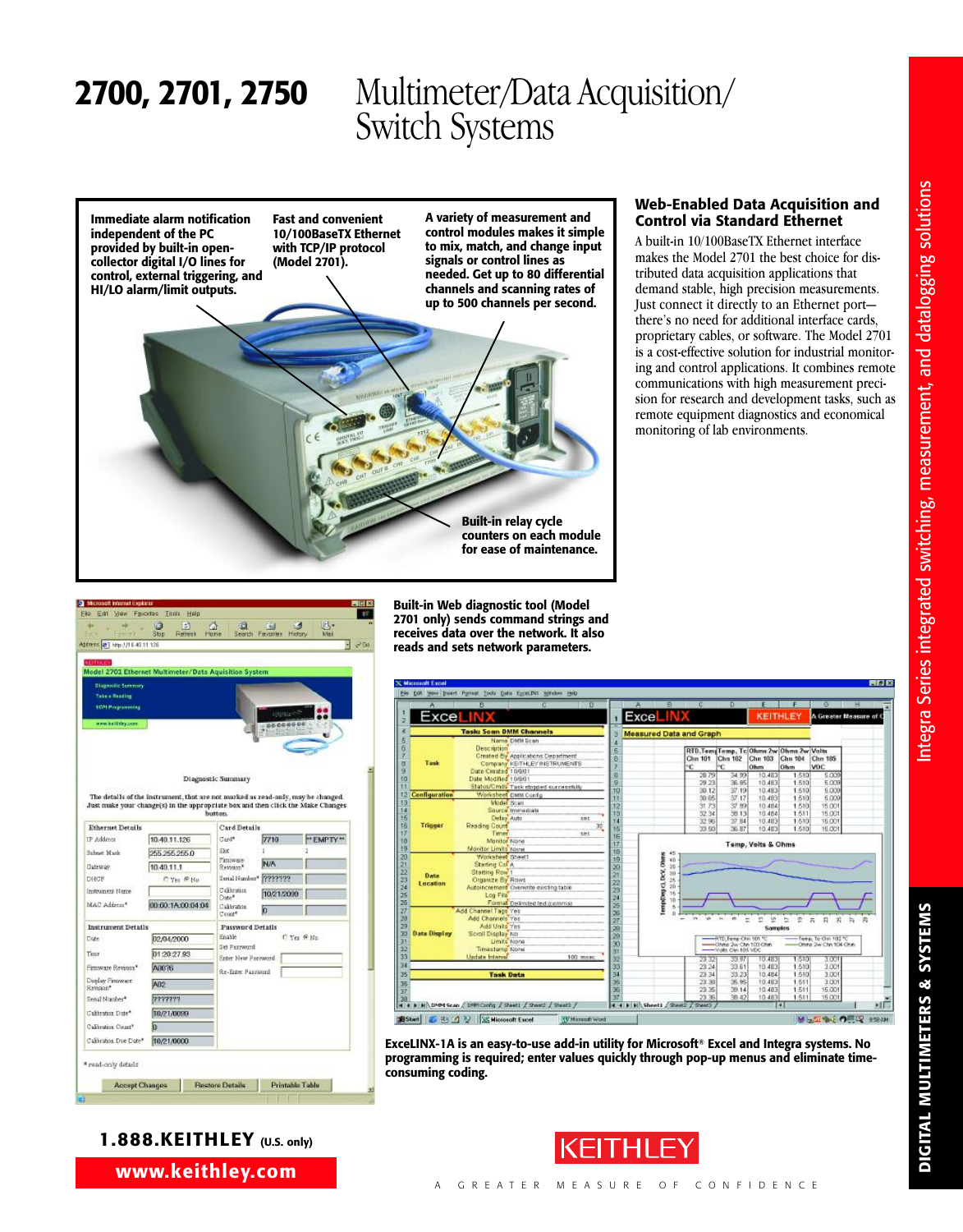# **Information**

- **7700 20-Channel Differential Multiplexer Module with up to 50MHz Bandwidth, Automatic CJC, and Screw Terminals**
- **7701 32-Channel Differential Multiplexer Module with a 25- and 50-Pin Female D-Sub Connector. Supplied with Male IDC Ribbon Cable Connectors**
- **7702 40-Channel Differential Multiplexer Module w/Screw Terminals**
- **7703 32-Channel, High Speed, Differential Multiplexer Module with 2 50-Pin Female D-Sub Connectors. Includes 2 Mating Connectors**
- **7705 40-Channel, Single-Pole Control Module with 2 50-Pin Female D-Sub Connectors. Includes 2 Mating Connectors**
- **7706 All-in-One I/O Module: 20- Channel Differential Multiplexer w/Automatic CJC, 16 Digital Outputs, 2 Analog Outputs, a Counter/Totalizer, and Screw Terminals**
- **7707 32-Channel Digital I/O w/10-Channel Differential Multiplexer Module with a 25- Pin Female and 50-Pin Male D-Sub Connectors. Supplied with Mating IDC Ribbon Cable Connectors**
- **7708 40-Channel Differential Multiplexer Module w/Automatic CJC and Screw Terminals**
- **7709 6x8 Matrix Module with 25 and 50-Pin Female D-Sub Connectors. Supplied with Male IDC Ribbon Cable Connectors**
- **7710 20-Channel Solid-State/Long Life Differential Multiplexer w/Automatic CJC and Screw Terminals**
- **7711 2GHz 50**Ω **RF Module with Dual 1x4 Configuration and SMA Connections**
- **7712 3.5GHz 50**Ω **RF Module with Dual 1x4 Configuration and SMA Connections**

**Extended warranty, service, and calibration contracts are available.**

# **1.888.KEITHLEY (U.S. only)**

**www.keithley.com**

# **2700, 2701,** Multimeter/Data Acquisition/ **2750** Switch Systems



**Rugged 50-pin D-sub connectors ensure dependability and quick setup/teardown in production test racks.**



**Screw terminals use oversize connectors for easier, mistake-free wiring. Easy-to-use removable terminals are available on some models.**

# **Software Solutions**

Whether the task calls for a simple start-up package to acquire several channels of data or the tools to create a fully custom acquisition and analysis solution, Keithley has the software needed to get the most performance from a Model 2700, 2701, or 2750 Multimeter/Switch System. Our broad range of software solutions makes it easy to get applications "Up & Running" quickly and economically.

## **Measurement Ranges for the Integra Series Systems**





ns

**DIGITAL M ULTIM E T E RS &S Y S T E MS**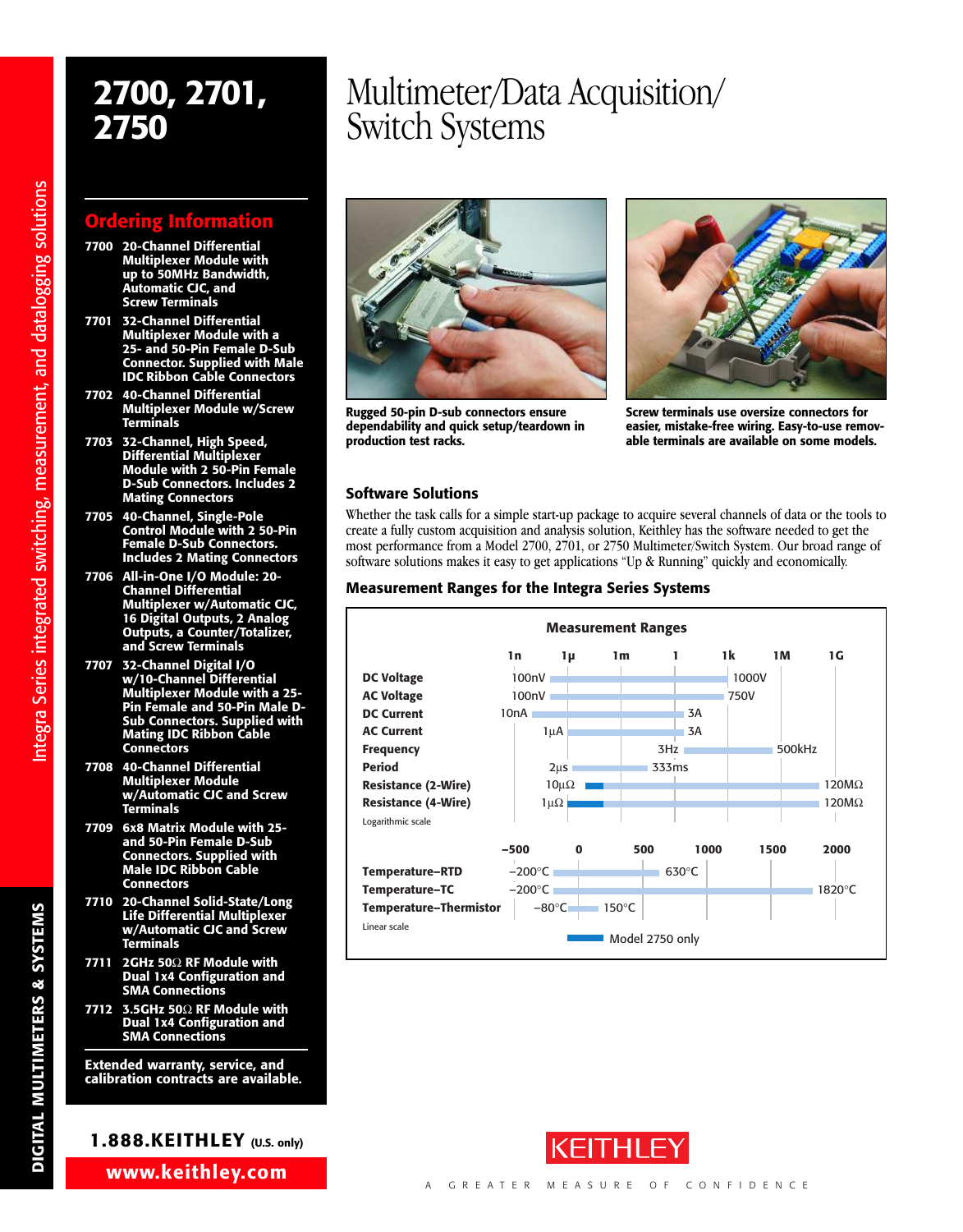### **Important Features and Benefits**

- **Full per-channel configurability**—Each channel can be independently configured for making measurements. The parameters that can be chosen for each channel include speed, range, resolution, number of power line cycles (NPLC), filtering type, offset compensation, math functions to be displayed, CJC type, RTD type, frequency gate time, "m" and "b" values in mX + b format, HI/LO limits, low Ω (Model 2750 only), ratio calculation, and thermistor type.
- **Channel monitor feature**—Monitor any specific input channel on the front panel display during a scan. This feature can also serve as an analog trigger to initiate a scan sequence based on some external factor, such as a temperature rising above a pre-set limit. Only the data of interest is acquired, so there's no need to spend hours searching through reams of normal readings to find anomalous data.
- F**ront/rear switch**—Switching between the front and rear panel measurement inputs is as easy as pressing a button. Users can select the front panel inputs for tasks such as system setup and verification, manual probing, troubleshooting, and calibration, while the rear panel inputs through the modules allow fast, automated multiplexing and control.
- **Battery-backed setup memory**—Up to four different setup configurations can be stored in onboard memory. If the line power fails during a scan, the system will resume scanning where it stopped once power is restored.
- **Relay counting**—Provides preventive maintenance of the system and switches.
- **Memory buffer**—The mainframe's non-volatile wrap-around reading memory allows continuous, unattended datalogging over long periods. Data in the buffer can be transferred to a PC controller automatically as new data is acquired. The real-time clock can be used to time- and date-stamp readings for later review and interpretation.
- **2 TTL-level digital inputs**—Use to implement external triggers to initiate a scan sequence.
- **5 "per-channel" HI/LO alarm limit TTL outputs**—Trigger external alarms or perform other control functions without a PC controller.
- **Dry circuit ohms (20mV clamp)**—Protects sensitive devices from damage and prevents self-heating errors during testing (Model 2750 only).
- **Virtual channel**—Stores the results of channel-to channel ratio and average math operations.
- **Onboard statistical analysis**—Mathematical functions available at the push of a button are channel average, mX+b scaling, minimum, maximum, average, and standard deviation.
- **GPIB and RS-232 interfaces** (Models 2700 and 2750)
- **Ethernet and RS-232 interface** (Model 2701 only)
- **3-year warranty**

# **Which Integra Mainframe is the Best Choice for the Application?**

Use this selector guide to decide which Integra Series mainframe offers the combination of features and capacity that's right for a specific application. If testing requirements change in the future, switch/control modules and test code can be easily re-used.

|                                    | 2700                | 2701             | 2750                  |
|------------------------------------|---------------------|------------------|-----------------------|
| No. of differential input channels | 80                  | 80               | 200                   |
| Matrix crosspoints                 | 96                  | 96               | 240                   |
| Ohms resolution                    | $100 \mu\Omega$     | $100 \mu\Omega$  | $1 \mu \Omega$        |
| Dry circuit ohms (20mV clamp)      | N <sub>o</sub>      | N <sub>o</sub>   | <b>Yes</b>            |
| No. of slots                       | $\overline{2}$      | 2                | 5                     |
| Memory buffer                      | 55,000 rdgs         | $450,000$ rdgs   | $110,000$ rdgs        |
| Size (2U height)                   | Half-rack width     | Half-rack width  | Full-rack width (19") |
| Communications                     | <b>GPIB, RS-232</b> | Ethernet, RS-232 | <b>GPIB, RS-232</b>   |
| Scan-Rate (memory)                 | 180/s               | 500/s            | 230/s                 |
| Scan-Rate (bus)                    | 145/s               | 440/s            | 210/s                 |
| Max. Internal Trigger Rate         | 2000/s              | 2800/s           | 2000/s                |
| Max. External Trigger Rate         | 375/s               | 2000/s           | 375/s                 |



**DIGITAL M**

**ULTIM E T E R**

**S &**

**S Y S T E M**

**S**

**www.keithley.com**

**1.888.KEITHLEY (U.S. only)**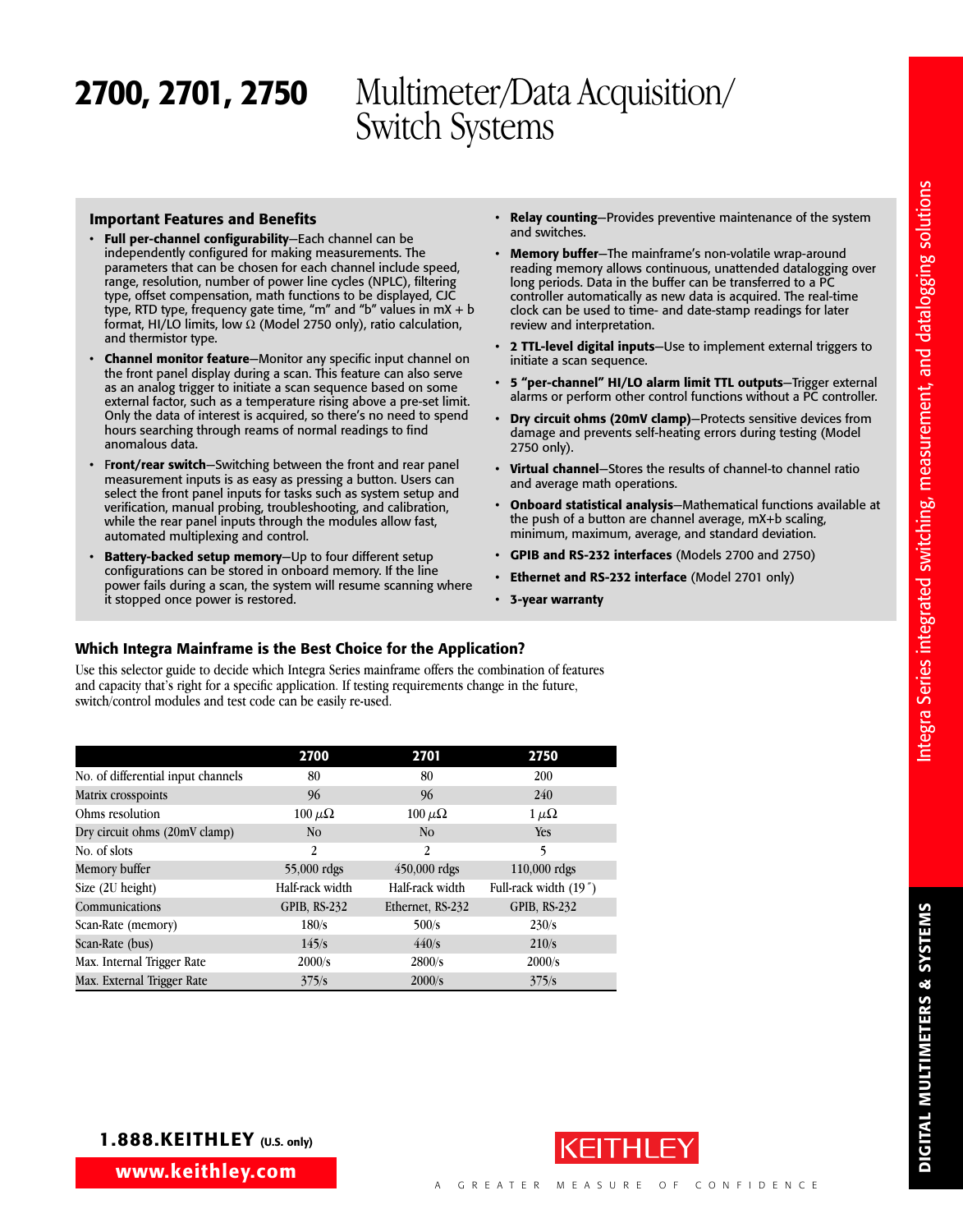## **DC CHARACTERISTICS1**

**CONDITIONS: MED (1 PLC)2 or 10 PLC or MED (1 PLC) with Digital Filter of 10**

|                                             |                                                                                                                                                                                                                                                             |                                                                                                                                                                                    | <b>TEST</b><br><b>CURRENT ±5%</b>                                                                                                                                     | <b>INPUT</b><br><b>RESISTANCE</b><br>OR OPEN CKT.                                      |                                                                                        |                                                                                                                | $ACCURACY: \pm(ppm of reading + ppm of range)$<br>(ppm = parts per million) (e.g., 10ppm = $0.001\%$ )             |                                                                                                                           | <b>TEMPERATURE</b>                                                                                                                                                                                    |
|---------------------------------------------|-------------------------------------------------------------------------------------------------------------------------------------------------------------------------------------------------------------------------------------------------------------|------------------------------------------------------------------------------------------------------------------------------------------------------------------------------------|-----------------------------------------------------------------------------------------------------------------------------------------------------------------------|----------------------------------------------------------------------------------------|----------------------------------------------------------------------------------------|----------------------------------------------------------------------------------------------------------------|--------------------------------------------------------------------------------------------------------------------|---------------------------------------------------------------------------------------------------------------------------|-------------------------------------------------------------------------------------------------------------------------------------------------------------------------------------------------------|
| <b>FUNCTION</b>                             | <b>RANGE</b>                                                                                                                                                                                                                                                | <b>RESOLUTION</b>                                                                                                                                                                  | <b>OR BURDEN</b><br><b>VOLTAGE</b>                                                                                                                                    | <b>VOLTAGE3</b><br>2700/2701                                                           | 2750                                                                                   | 24 Hour <sup>4</sup><br>$23^{\circ}$ C $\pm$ 1°                                                                | 90 Day<br>$23^{\circ}$ C $\pm$ 5°                                                                                  | 1 Year<br>$23^{\circ}$ C $\pm$ 5°                                                                                         | <b>COEFFICIENT</b><br>0°-18°C & 28°-50°C                                                                                                                                                              |
| Voltage <sup>11</sup>                       | 100.0000<br>mV<br>1.000000<br>V<br>V<br>10.00000<br>100.0000<br>V<br>V <sub>5</sub><br>1000.000                                                                                                                                                             | $0.1 \mu V$<br>1.0<br>$\mu$ V<br>10<br>$\mu$ V<br>100<br>$\mu$ V<br>$1$ mV                                                                                                         |                                                                                                                                                                       | $>10$ GQ<br>$>10$ GQ<br>$>10$ GQ<br>$10 \text{ M}\Omega \pm 1\%$<br>10 M $\Omega$ ± 1% | $>10$ GQ<br>$>10$ GQ<br>$>10$ GQ<br>$10 \text{ M}\Omega \pm 1\%$<br>10 M $\Omega$ ± 1% | $15 + 30$<br>$15 + 6$<br>$10 + 4$<br>$15 + 6$<br>$20 + 6$                                                      | $25 + 35$<br>$25 + 7$<br>$20 + 5$<br>$35 + 9$<br>$35 + 9$                                                          | $30 + 35$<br>$30 + 7$<br>$30 + 5$<br>$45 + 9$<br>$50 + 9$                                                                 | $(1 + 5)^{\circ}C$<br>$(1 + 1)^{\circ}C$<br>$(1 + 1)^{\circ}C$<br>$(5 + 1)^{\circ}C$<br>$(5 + 1)^{\circ}C$                                                                                            |
| Resistance 6, 8                             | $\Omega^{24}$<br>1.000000<br>$\Omega^{24}$<br>10.00000<br>Ω<br>100.0000<br>1.000000<br>$k\Omega$<br>10.00000<br>$k\Omega$<br>$k\Omega$<br>100,0000<br>1.000000 M $\Omega$ <sup>23</sup><br>10.00000 M $\Omega$ 7, 23<br>100,0000 M $\Omega$ <sup>7,23</sup> | $1 \mu\Omega$<br>$10 \mu\Omega$<br>100 $\mu\Omega$<br>$1 \text{ m}\Omega$<br>$10 \text{ m}\Omega$<br>$100 \text{ m}\Omega$<br>$\Omega$<br>1.0<br>$\Omega$<br>10<br>$\Omega$<br>100 | $10$ mA<br>$10$ mA<br>$1 \text{ mA}$<br>$1 \text{ mA}$<br>$100 \mu A$<br>10<br>$\mu$ A<br>10<br>$\mu$ A<br>0.7 $\mu$ A // 10M $\Omega$<br>0.7 $\mu$ A // 10M $\Omega$ | 6.9V<br>6.9V<br>6.9V<br>12.8 V<br>12.8 V<br>7.0V<br>7.0V                               | 5.9V<br>5.9V<br>12.2 V<br>12.2V<br>6.8 V<br>12.8 V<br>12.8 V<br>7.0V<br>7.0V           | $80 + 40$<br>$20 + 20$<br>$20 + 20$<br>$20 + 6$<br>$20 + 6$<br>$20 + 6$<br>$20 + 6$<br>$150 + 6$<br>$800 + 30$ | $80 + 40$<br>$80 + 20$<br>$80 + 20$<br>$80 + 6$<br>$80 + 6$<br>$80 + 10$<br>$80 + 10$<br>$200 + 10$<br>$2000 + 30$ | $100 + 40$<br>$100 + 20$<br>$100 + 20$<br>$100 + 6$<br>$100 + 6$<br>$100 + 10$<br>$100 + 10$<br>$400 + 10$<br>$2000 + 30$ | $(8 + 1)^{\circ}C$<br>$(8 + 1)^{\circ}C$<br>$(8 + 1)^{\circ}C$<br>$(8 + 1)^{\circ}C$<br>$(8 + 1)^{\circ}C$<br>$(8 + 1)^{\circ}C$<br>$(8 + 1)^{\circ}C$<br>$(70 + 1)^{\circ}C$<br>$(385 + 1)^{\circ}C$ |
| Dry Circuit<br>Resistance <sup>21, 24</sup> | 1.000000<br>$\Omega$<br>Ω<br>10.00000<br>100.0000<br>Ω<br>$1.000000 \quad k\Omega$                                                                                                                                                                          | $1 \mu\Omega$<br>$10 \mu\Omega$<br>100 $\mu\Omega$<br>$1 \text{ m}\Omega$                                                                                                          | $10$ mA<br>$1$ mA<br>$100 \mu A$<br>$10 \mu A$                                                                                                                        |                                                                                        | $20$ mV<br>$20 \text{ mV}$<br>$20 \text{ mV}$<br>$20 \text{ mV}$                       | $80 + 40$<br>$25 + 40$<br>$25 + 40$<br>$25 + 90$                                                               | $80 + 40$<br>$80 + 40$<br>$90 + 40$<br>$180 + 90$                                                                  | $100 + 40$<br>$100 + 40$<br>$140 + 40$<br>$400 + 90$                                                                      | $(8 + 1)^{\circ}C$<br>$(8 + 1)^{\circ}C$<br>$(8 + 1)^{\circ}C$<br>$(8 + 1)^{\circ}C$                                                                                                                  |
| Continuity (2W)<br>Current                  | $1.000 \quad k\Omega$<br>20.00000 mA<br>100,0000 mA<br>1.000000<br>$\Lambda$<br>3.000000<br>A                                                                                                                                                               | $100 \text{ m}\Omega$<br>10<br>nA<br>100<br>nA<br>1.0<br>$\mu$ A<br>10<br>$\mu$ A                                                                                                  | $1 \text{ mA}$<br>$< 0.2$ V<br>$< 0.1$ V<br>< 0.5 V <sup>9</sup><br>< 1.5 V <sup>9</sup>                                                                              | 6.9V                                                                                   | 12.2 V                                                                                 | $40 + 100$<br>$60 + 30$<br>$100 + 300$<br>$200 + 30$<br>$1000 + 15$                                            | $100 + 100$<br>$300 + 80$<br>$300 + 800$<br>$500 + 80$<br>$1200 + 40$                                              | $100 + 100$<br>$500 + 80$<br>$500 + 800$<br>$800 + 80$<br>$1200 + 40$                                                     | $(8 + 1)^{\circ}C$<br>$(50 + 5)/^{\circ}C$<br>$(50 + 50)$ <sup>o</sup> C<br>$(50 + 5)/^{\circ}C$<br>$(50 + 5)/^{\circ}C$                                                                              |
| Channel (Ratio) <sup>10</sup>               |                                                                                                                                                                                                                                                             |                                                                                                                                                                                    | Ratio Accuracy = Accuracy of selected Channel Range + Accuracy of Paired Channel Range                                                                                |                                                                                        |                                                                                        |                                                                                                                |                                                                                                                    |                                                                                                                           |                                                                                                                                                                                                       |

# **TEMPERATURE <sup>19</sup>**

## **(Displayed in °C, °F, or K. Exclusive of probe errors.)**

| Thermocouples (Accuracy based on ITS-90.) |  |  |
|-------------------------------------------|--|--|
|-------------------------------------------|--|--|

|              |                                    |                      | 90 DAY/1 YEAR (23°C $\pm$ 5°C)                                                |                                               |                                                                                                   |
|--------------|------------------------------------|----------------------|-------------------------------------------------------------------------------|-----------------------------------------------|---------------------------------------------------------------------------------------------------|
| <b>TYPE</b>  | <b>RANGE</b>                       | <b>RESOLUTION</b>    | <b>RELATIVE TO</b><br><b>SIMULATED</b><br><b>REFERENCE</b><br><b>JUNCTION</b> | <b>USING</b><br><b>77XX</b><br><b>MODULE*</b> | <b>TEMPERATURE</b><br><b>COEFFICIENT</b><br>$0^{\circ}-18^{\circ}$ C &<br>$28^\circ - 50^\circ C$ |
|              | $-200 \text{ to } +760 \text{ °C}$ | $0.001$ °C           | $0.2^{\circ}$ C                                                               | $1.0^{\circ}$ C                               | $0.03^{\circ}$ C/°C                                                                               |
| K            | $-200$ to $+1372$ °C               | $0.001\textdegree C$ | $0.2^{\circ}$ C                                                               | $1.0^{\circ}$ C                               | $0.03^{\circ}C^{\circ}C$                                                                          |
| N            | $-200$ to $+1300^{\circ}$ C        | $0.001$ °C           | $0.2^{\circ}$ C                                                               | $1.0^{\circ}$ C                               | $0.03^{\circ}$ C/ $^{\circ}$ C                                                                    |
| T            | $-200 \text{ to } +400^{\circ}$ C  | $0.001$ °C           | $0.2^{\circ}$ C                                                               | $1.0^{\circ}$ C                               | $0.03^{\circ}$ C/°C                                                                               |
| E            | $-200$ to $+1000^{\circ}$ C.       | $0.001$ °C           | $0.2^{\circ}$ C                                                               | $1.0^{\circ}$ C                               | $0.03^{\circ}$ C/°C                                                                               |
| $\mathbb{R}$ | 0 to $+1768^{\circ}$ C             | $0.1^{\circ}$ C      | $0.6^{\circ}$ C                                                               | $1.8^{\circ}$ C                               | $0.03^{\circ}$ C/°C                                                                               |
| S            | 0 to $+1768^{\circ}$ C             | $0.1\degree C$       | $0.6^{\circ}$ C                                                               | $1.8^{\circ}$ C                               | $0.03^{\circ}$ C/°C                                                                               |
| B            | $+350$ to $+1820^{\circ}$ C        | $0.1\degree C$       | $0.6^{\circ}$ C                                                               | $1.8^{\circ}$ C                               | $0.03^{\circ}C^{\circ}C$                                                                          |

**Channel (Average) <sup>10</sup>** Average Accuracy = Accuracy of selected Channel Range + Accuracy of Paired Channel Range

\* Using 7710 Module: J: 2.5°C; K: 1°C. N, T, E Types: 1.5°C. R, S, B Types: 2.7°C.

### **4-Wire RTD:**

**(100**Ω **platinum [PT100], D100, F100, PT385, PT3916, or user type. Offset compensation On.)**

| $-200^{\circ}$ to $+630^{\circ}$ C                                                 | $0.01\degree C$ | $0.06^{\circ}$ C | $0.003^{\circ}$ C/ $^{\circ}$ C |
|------------------------------------------------------------------------------------|-----------------|------------------|---------------------------------|
| <b>Thermistor:</b> (2.2k $\Omega$ , 5k $\Omega$ , and 10k $\Omega$ ) <sup>20</sup> |                 |                  |                                 |
| $-80^{\circ}$ to $+150^{\circ}$ C                                                  | $0.01\degree C$ | $0.08^{\circ}$ C | $0.002^{\circ}$ C/ $^{\circ}$ C |

# **DC SYSTEM SPEEDS15,18**

|                                                      | 2700/2750   | 2701        |
|------------------------------------------------------|-------------|-------------|
| RANGE CHANGES (excludes $4W\Omega$ ) <sup>16</sup> : | 50/s (42/s) | 50/s (42/s) |
| <b>FUNCTION CHANGES<sup>16</sup>:</b>                | 50/s (42/s) | 50/s (42/s) |
| <b>AUTORANGE TIME<sup>16</sup>:</b>                  | $<$ 30 ms   | $<$ 30 ms   |
| ASCII READINGS TO RS-232 (19.2k BAUD):               | 55/s        | 300/s       |
| <b>MAX. EXTERNAL TRIGGER RATE:</b>                   | 375/s       | 2000/s      |

# **1.888.KEITHLEY (U.S. only)**

**www.keithley.com**

# **DC MEASUREMENT SPEEDS15 Single Channel, 60Hz (50Hz) Operation**

| <b>FUNCTION</b>                                                     | DIGITS                |      | <b>READINGS/s</b> | <b>PLCs</b>       |       |
|---------------------------------------------------------------------|-----------------------|------|-------------------|-------------------|-------|
| DCV, DCI, $\Omega$ (<10M),                                          | $6.5\overline{12,16}$ | 5    | (4)               | 10                |       |
| Thermocouple,                                                       | $6.5^{16}$            | 35   | (28)              | 1                 |       |
| <b>Thermistor</b>                                                   | 6.512,16              | 45   | (36)              | 1                 |       |
|                                                                     | 5.5 12,16             | 150  | (120)             |                   | 0.1   |
|                                                                     | 5, 5, 16, 17          | 300  | (240)             |                   | 0.1   |
|                                                                     | 5.5 <sup>17</sup>     | 500  | (400)             |                   | 0.1   |
| 2700 and 2750 only                                                  | $4.5^{17}$            | 2500 | (2000)            |                   | 0.01  |
| 2701 only                                                           | 3.5                   | 3500 | (2800)            |                   | 0.002 |
| $4W\Omega$ (<10M)                                                   | 6.516                 | 1.4  | (1.1)             | 10                |       |
|                                                                     | $6.5^{16}$            | 15   | (12)              | $\mathbf{1}$      |       |
|                                                                     | 5.517                 | 33   | (25)              |                   | 0.1   |
| $4W\Omega$ OComp, RTD <sup>22</sup>                                 | $6.5^{16}$            | 0.9  | (0.7)             | 10                |       |
|                                                                     | $6.5^{16}$            | 8    | (6.4)             | $\mathbf{1}$      |       |
|                                                                     | $5.5^{16,17}$         | 18   | (14.4)            |                   | 0.1   |
| Channel (Ratio),                                                    | $6.5^{16}$            | 2.5  | (2)               | 10                |       |
| Channel (AVG)                                                       | 6.516                 | 15   | (12)              | $\mathbf{1}$      |       |
|                                                                     | 5.517                 | 25   | (20)              |                   | 0.1   |
| Multiple Channels, Into Memory <sup>18</sup>                        |                       |      |                   | Channels/s        |       |
|                                                                     |                       |      | 2700              | 2701              | 2750  |
| 7710 Scanning DCV                                                   |                       |      | 180/s             | 500/s             | 230/s |
| 7710 Scanning DCV with Limits or Time Stamp On                      |                       |      | 170/s             | 500/s             | 230/s |
| 7710 Scanning DCV alternating 2WΩ                                   |                       |      | 45/s              | 115/s             | 60/s  |
| Multiple Channels, Into and Out of Memory to GPIB <sup>16, 18</sup> |                       |      |                   |                   |       |
| or Ethernet                                                         |                       |      |                   | <b>Channels/s</b> |       |
|                                                                     |                       |      | 2700              | 2701              | 2750  |
|                                                                     |                       |      |                   |                   |       |

|                                                | 21 U U | <i>LI</i> UI | - 2139 |
|------------------------------------------------|--------|--------------|--------|
| 7702 Scanning DCV                              | 65/s   | 75/s         | 65/s   |
| 7700 and 7708 Scanning Temperature (T/C)       | 50/s   | 50/s         | 50/s   |
| 7710 Scanning DCV                              | 145/s  | 440/s        | 210/s  |
| 7710 Scanning DCV with Limits or Time Stamp On | 145/s  | 440/s        | 210/s  |
| 7710 Scanning DCV alternating $2W\Omega$       | 40/s   | 115/s        | 55/s   |

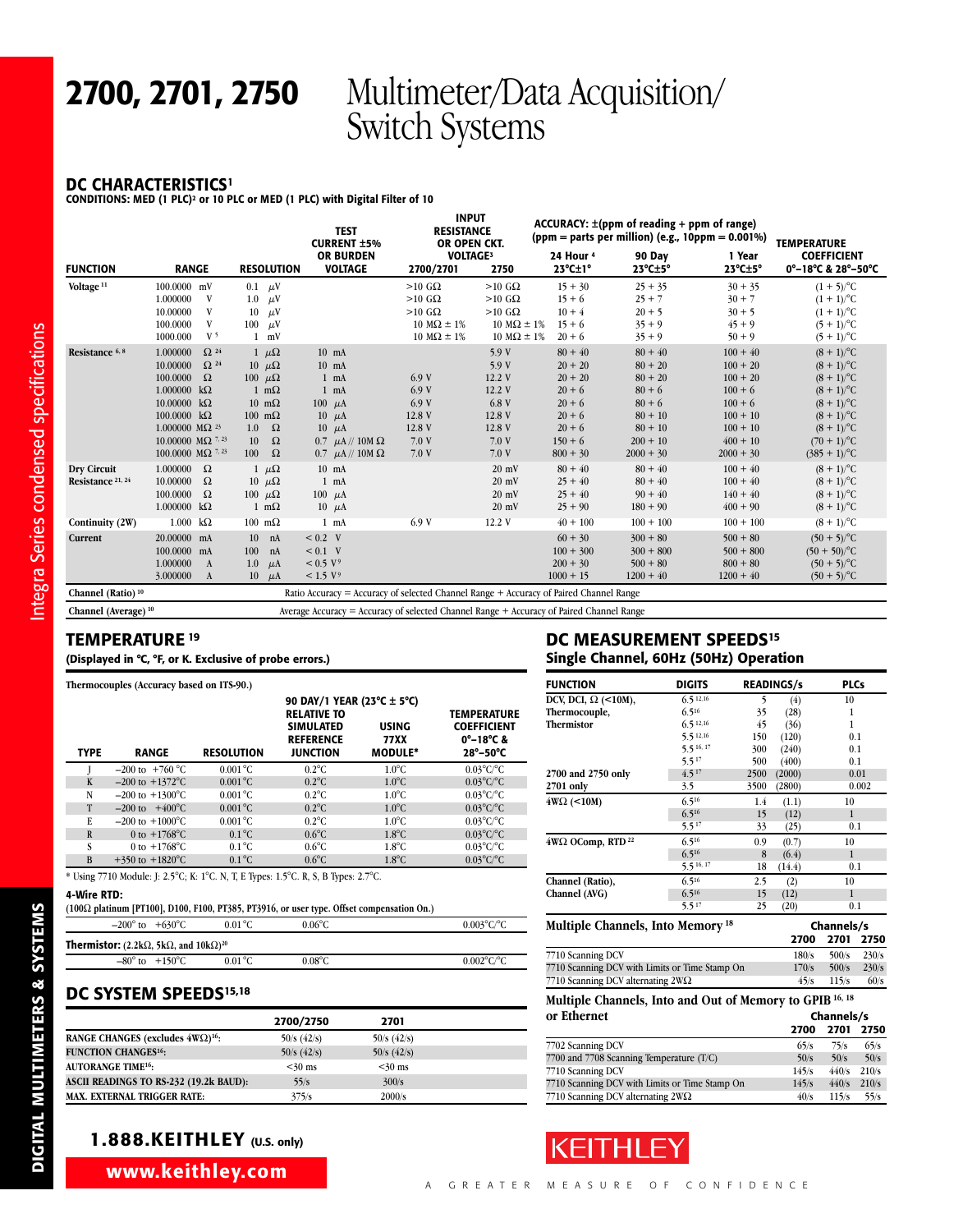# **DC SPEED vs. NOISE REJECTION**

|       |     | Rate Filter Readings/s <sup>12</sup> Digits 2700,2750 |     |               | <b>RMS Noise</b><br>10V Range<br>2701 | <b>NMRR</b>          | <b>CMRR</b> 14 |
|-------|-----|-------------------------------------------------------|-----|---------------|---------------------------------------|----------------------|----------------|
| 10    | 50  | 0.1(0.08)                                             | 6.5 | $< 1.2 \mu V$ | $< 2.5 \mu V$ 110 dB <sup>13</sup>    |                      | 140 dB         |
| 1     | Off | 15(12)                                                | 6.5 | $<$ 4 $\mu$ V | $< 6 \mu V$                           | $90 \text{ dB}^{13}$ | 140 dB         |
| 0.1   | Off | 500 (400)                                             | 5.5 | $< 22 \mu V$  | $<$ 40 $\mu$ V                        |                      | 80 dB          |
| 0.01  | Off | 2500 (2000)                                           | 4.5 | $< 150 \mu V$ | $<$ 300 $\mu$ V                       |                      | 80 dB          |
| 0.002 | Off | 3500 (2800)                                           | 3.5 |               | $< 1$ mV                              |                      | 60dB           |

# **DC MEASUREMENT CHARACTERISTICS**

### **DC VOLTS**

**A-D LINEARITY:** 2.0 ppm of reading + 1.0 ppm of range.

**INPUT IMPEDANCE:**

- **100mV–10V Ranges:** Selectable >10G $\Omega$  // with <400pF or 10M $\Omega$  ±1%. **100V, 1000V Ranges**: 10MΩ ±1%.
- **Dry Circuit:**  $100$ kΩ  $± 1%$  // <1μF.

**EARTH ISOLATION:** 500V peak, >10GΩ and <300pF any terminal to chassis.

**INPUT BIAS CURRENT:** <75pA at 23°C.

**COMMON MODE CURRENT:** <500nApp at 50Hz or 60Hz.

**AUTOZERO ERROR:** Add  $\pm$ (2ppm of range error + 5 $\mu$ V) for < 10 minutes and  $\pm$ 1°C. **INPUT PROTECTION:** 1000V, all ranges. 300V with plug in modules.

### **RESISTANCE**

**MAXIMUM 4W**Ω **LEAD RESISTANCE:** 80% of range per lead (Dry Ckt mode). 5Ω per lead for 1Ω range; 10% of range per lead for 10Ω, 100Ω, and 1kΩ ranges; 1kΩ per lead for all other ranges.

**OFFSET COMPENSATION:** Selectable on 4WΩ, 1Ω, 10Ω, 100Ω, 1kΩ, and 10kΩ ranges.

**CONTINUITY THRESHOLD:** Adjustable 1 to 1000 Ω

**INPUT PROTECTION:** 1000V, all Source Inputs, 350V Sense Inputs. 300V with plug-in modules.

### **DC CURRENT**

**SHUNT RESISTORS:** 100mA–3A, 0.1Ω. 20mA, 5Ω. **INPUT PROTECTION:** 3A, 250V fuse.

### **THERMOCOUPLES**

**CONVERSION:** ITS-90.

**REFERENCE JUNCTION:** Internal, External, or Simulated (Fixed).

**OPEN CIRCUIT CHECK:** Selectable per channel. Open >11.4kΩ ±200Ω.

# **DC NOTES**

1. 20% overrange except on 1000V and 3A.<br>2. Add the following to "nom of range" unc

- 2. Add the following to "ppm of range" uncertainty; 100mV 15ppm; 1V and 100V 2ppm; for Model 2750 1Ω and Dry Circuit Ω 40ppm; 10→1MΩ 2ppm, for Models 2700/2701 100Ω 30ppm, 20mA and 1A 10ppm, 100mA 40ppm.
- 3. ±2% (measured with 10MΩ input resistance DMM, >10GΩ DMM on 10MΩ and 100MΩ ranges). For Dry Circuit Ω, ±25% with Input HI connected to Sense HI; with Sense HI disconnected add 30mV.
- 4. Relative to calibration accuracy.
- 5. For signal levels >500V, add 0.02ppm/V uncertainty for portion exceeding 500V.
- 6. Specifications are for 4-wire Ω, 1Ω, 10Ω, and 100Ω with offset compensation on. With 77XX plug-in modules, LSYNC on.<br>With offset compensation on, OPEN CKT. VOLTAGE is 12.8V. For 2-wire Ω add 1.5Ω to "ppm of range" unce range is 4-wire only.
- 7. Must have 10% matching of lead resistance in Input HI and LO.
- 8. Add the following to "ppm of reading" uncertainty when using plug in modules: **10 k**Ω **100 k**Ω **1 M**Ω **10 M**Ω **100 M**Ω

| All Modules:                                  |          |           |            | $220$ ppm  | $2200$ ppm |
|-----------------------------------------------|----------|-----------|------------|------------|------------|
| 7701, 7703, 7707, 7709 Modules:               | $10$ ppm | $100$ ppm | $1000$ ppm |            | 10%        |
| 7706, 7708, 7710 Modules:                     | 5 ppm    | $50$ ppm  | $500$ ppm  | $5000$ ppm | 5%         |
| 7710 Module $23^{\circ}$ C $\pm 5^{\circ}$ C: | $11$ ppm | $110$ ppm | $1100$ ppm | $1.1\%$    | 11%        |
|                                               |          |           |            |            |            |

9. Add 1.5V when used with plug in modules.

- 10. For RATIO, DCV only. For AVERAGE, DCV, and Thermocouples only. Available with plug in modules only.
- 11. Add 6 $\mu$ V to "of range" uncertainty when using Models 7701, 7703, and 7707, and  $3\mu$ V for Models 7706 and 7709.
- 12. Auto zero off.
- 13. For LSYNC On, line frequency  $\pm 0.1$  %. For LSYNC Off, use 60dB for  $\geq$  1PLC.
- 14. For 1kΩ unbalance in LO lead. AC CMRR is 70dB.
- 15. Speeds are for 60Hz (50Hz) operation using factory defaults operating conditions (\*RST). Autorange off, Display off, Limits  $\overrightarrow{off}$ , Trigger delay = 0.
- 16. Speeds include measurements and binary data transfer out the GPIB or ASCII data transfer for Ethernet and RS-232 (reading element only).
- 17. Sample count = 1000, auto zero off (into memory buffer).
- 18. Auto zero off, NPLC =  $0.01$  (Models 2700 and 2750), NPLC =  $0.002$  (Model 2701).

| 19.  | Additional Uncertainty:     |                                                             |                                           | <b>Plug-In Modules</b>                                |                                         |                      |  |
|------|-----------------------------|-------------------------------------------------------------|-------------------------------------------|-------------------------------------------------------|-----------------------------------------|----------------------|--|
| Type | Range                       | <b>Front Terminals</b><br>Simulated<br><b>Ref. Junction</b> | 7709<br>Simulated<br><b>Ref. Junction</b> | 7701, 7703, 7707<br>Simulated<br><b>Ref. Junction</b> | 7700, 7708,<br>7710 Using<br><b>CIC</b> | 7706<br>Using<br>CIC |  |
|      | $-200$ to $0^{\circ}$ C     | 0.1                                                         | 0.1                                       | 0.3                                                   | 0.8                                     | 1.6                  |  |
| K    | $-200$ to $0^{\circ}$ C     | 0.2                                                         | 0.2                                       | 0.4                                                   | 0.8                                     | 1.6                  |  |
| N    | $-200$ to $0^{\circ}$ C     | 0.3                                                         | 0.3                                       | 0.6                                                   | 0.8                                     | 1.6                  |  |
|      | $-200$ to $0^{\circ}$ C     | 0.2                                                         | 0.1                                       | 0.4                                                   | 0.8                                     | 1.6                  |  |
| E    | $-200$ to $0^{\circ}$ C     |                                                             | 0.1                                       | 0.3                                                   | 0.8                                     | 1.6                  |  |
| R    | 0 to $+400^{\circ}$ C       | 0.4                                                         | 0.6                                       | 1.2                                                   | 0.5                                     | 1.0                  |  |
|      | 0 to $+400^{\circ}$ C       | 0.4                                                         | 0.6                                       | 1.2                                                   | 0.5                                     | 1.0                  |  |
|      | $+350$ to $+1100^{\circ}$ C | 0.8                                                         | 0.3                                       | 1.7                                                   | 0.5                                     | 1.0                  |  |

20. For lead resistance >0Ω, add the following uncertainty/ $Ω$  for measurement temperatures of:

|                        | 70°-100°C         | 100°-150°C        |
|------------------------|-------------------|-------------------|
| 2.2 $k\Omega$ (44004)  | $0.22^{\circ}$ C. | $1.11^{\circ}$ C  |
| 5.0 k $\Omega$ (44007) | $0.10^{\circ}$ C. | $0.46^{\circ}$ C. |
| 10 $k\Omega$ (44006)   | $0.04^{\circ}$ C. | $0.19^{\circ}$ C  |
|                        |                   |                   |

21. For 4-wire  $\Omega$  only, offset compensation on, LSYNC on.

22. For Dry Circuit 1kΩ range, 2 readings/s max.

23. For 2750 Front Inputs, add the following to Temperature Coefficient "ppm of reading" uncertainty: 1MΩ 25ppm, 10MΩ<br>250ppm, 100MΩ 2500ppm. Operating environment specified for 0°C to 50°C and 50% RH at 35°C.

24. Model 2750 only.

25. Front panel resolution is limited to  $0.1Ω$ .

# **AC SPECIFICATIONS1**

|                                      |                                 |               |                                            |                               | Accuracy: $\pm$ (% of reading + % of range), 23 °C $\pm$ 5 °C |                                                                                                                                                            |                                               |                          |                    |                     |  |  |
|--------------------------------------|---------------------------------|---------------|--------------------------------------------|-------------------------------|---------------------------------------------------------------|------------------------------------------------------------------------------------------------------------------------------------------------------------|-----------------------------------------------|--------------------------|--------------------|---------------------|--|--|
| <b>Function</b>                      | Range                           |               |                                            | <b>Resolution</b>             | Calibration<br>Cycle                                          | $3$ Hz-<br>10 Hz                                                                                                                                           | $10 Hz -$<br>20 kHz                           | 20 kHz-<br><b>50 kHz</b> | 50 kHz-<br>100 kHz | 100 kHz-<br>300 kHz |  |  |
| Voltage <sup>2</sup>                 | $100.0000$ mV<br>1.000000       | V             | $0.1 \mu V$<br>$1.0 \mu V$                 | 90 Days<br>(all ranges)       | $0.35 + 0.03$                                                 | $0.05 + 0.03$                                                                                                                                              | $0.11 + 0.05$                                 | $0.6 + 0.08$             | $4.0 + 0.5$        |                     |  |  |
|                                      | 10.00000<br>100,0000<br>750,000 | V<br>V        | $10 \mu V$<br>$100 \mu$ V<br>$1.0 \mu V$   | 1 Year<br>(all ranges)        | $0.35 + 0.03$                                                 | $0.06 + 0.03$                                                                                                                                              | $0.12 + 0.05$                                 | $0.6 + 0.08$             | $4.0 + 0.5$        |                     |  |  |
|                                      |                                 |               |                                            | (Temp. Coeff.)/ $^{\circ}C^3$ | $0.035 + .003$                                                | $0.005 + .003$                                                                                                                                             | $0.006 + .005$                                | $0.01 + .006$            | $0.03 + .01$       |                     |  |  |
| Current <sup>2</sup>                 | 1.000000<br>3.00000             | A<br>$A^{14}$ | $1.0 \mu A$<br>10 $\mu$ A                  | 90 Day/1 Yr.                  | 3 Hz-10 Hz<br>$0.30 + 0.04$<br>$0.35 + 0.06$                  | 10 Hz-3 kHz<br>$0.10 + 0.04$<br>$0.16 + 0.06$                                                                                                              | 3 kHz-5 kHz<br>$0.14 + 0.04$<br>$0.18 + 0.06$ |                          |                    |                     |  |  |
|                                      |                                 |               |                                            | (Temp. Coeff.)/ $^{\circ}C^3$ | $0.035 + 0.006$                                               | $0.015 + 0.006$                                                                                                                                            |                                               |                          |                    |                     |  |  |
| Frequency <sup>4</sup><br>and Period | $100$ mV<br>750                 | to            | 0.333<br>ppm<br>3.33<br>ppm<br>33.3<br>ppm | 90 Day/ 1 Yr.                 |                                                               | (3 Hz-500 kHz) (333 ms-2 µs)<br>100 ppm $+$ 0.333 ppm (SLOW 1s gate)<br>100 ppm $+ 3.33$ ppm (MED, 100ms gate)<br>$100$ ppm $+ 33.3$ ppm (FAST, 10ms gate) |                                               |                          |                    |                     |  |  |

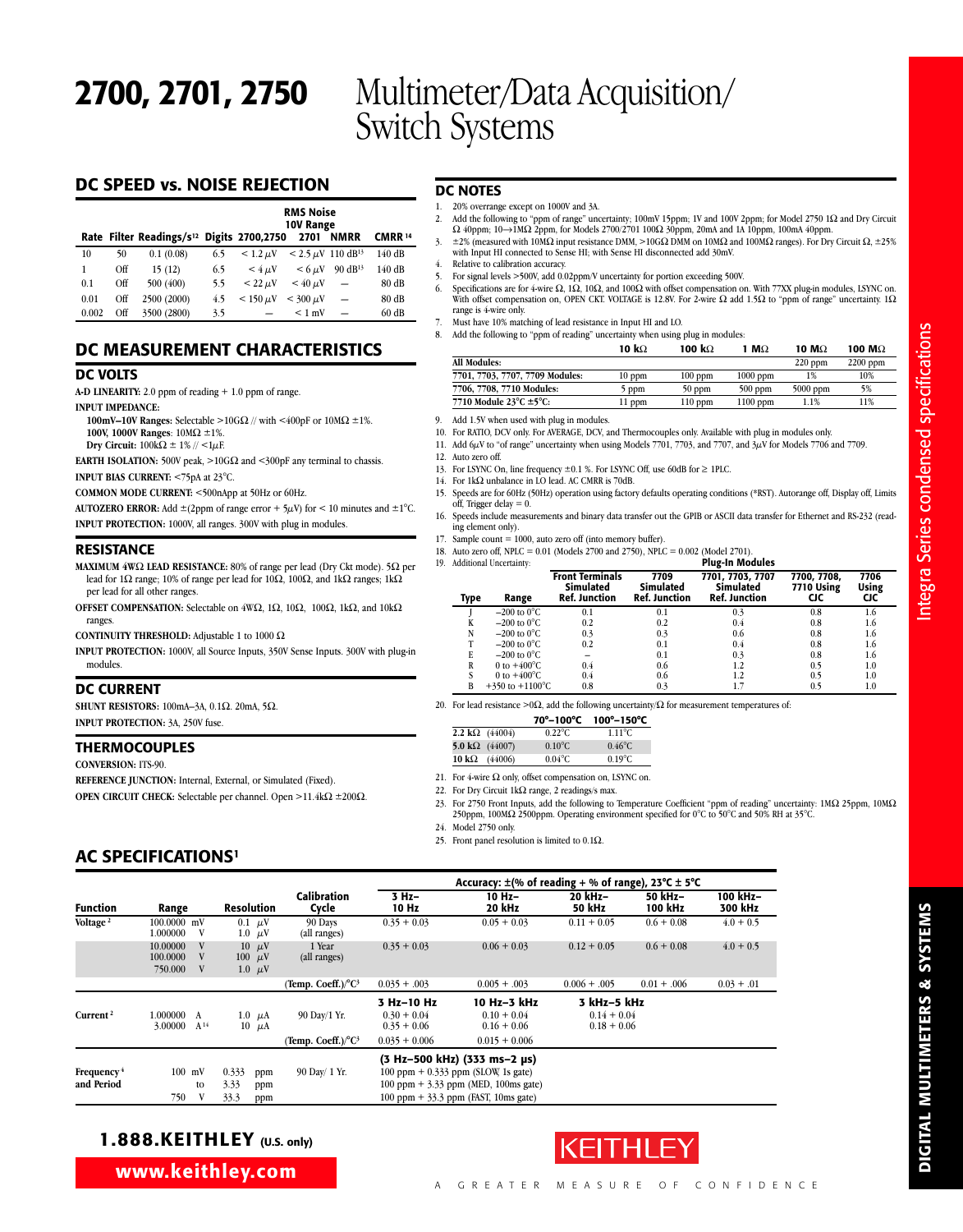## **ADDITIONAL UNCERTAINTY ±(% OF READING)**

| Low Frequency Uncertainty         |       | MED              |         | FAST     |  |
|-----------------------------------|-------|------------------|---------|----------|--|
| $20 \text{ Hz} - 30 \text{ Hz}$   |       | 0.3              |         |          |  |
| $30 \text{ Hz} - 50 \text{ Hz}$   |       | $\mathbf{0}$     |         |          |  |
| $50 \text{ Hz} - 100 \text{ Hz}$  |       | $\bf{0}$         |         | 1.0      |  |
| $100 \text{ Hz} - 200 \text{ Hz}$ |       | $\mathbf{0}$     |         | 0.18     |  |
| $200 \text{ Hz} - 300 \text{ Hz}$ |       | $\boldsymbol{0}$ |         | 0.10     |  |
| $>300$ Hz                         |       | $\mathbf{0}$     |         | $\Omega$ |  |
| <b>CREST FACTOR: 5</b>            | 1–2   | $2 - 3$          | $3 - 4$ | $4 - 5$  |  |
| <b>Additional Uncertainty:</b>    | 0.05  | 0.15             | 0.30    | 0.40     |  |
| Max. Fundamental Freq.:           | 50kHz | 50kHz            | 3kHz    | 1kHz     |  |

**Maximum Crest Factor:** 5 at full-scale.

# **AC MEASUREMENT CHARACTERISTICS**

## **AC VOLTS**

**MEASUREMENT METHOD:** AC-coupled, True RMS.

**INPUT IMPEDANCE:** 1MΩ ±2% // by <100pF.

**INPUT PROTECTION:** 1000Vp or 400VDC. 300Vrms with plug in modules.

### **AC CURRENT**

**MEASUREMENT METHOD:** AC-coupled, True RMS.

**SHUNT RESISTANCE:** 0.1Ω.

**BURDEN VOLTAGE:** 1A <0.5Vrms, 3A <1.5Vrms. Add 1.5Vrms when used with plug in modules.

**INPUT PROTECTION:** 3A, 250V fuse.

### **FREQUENCY AND PERIOD**

**MEASUREMENT METHOD:** Reciprocal counting technique.

**GATE TIME:** SLOW 1s, MED 100ms, and FAST 10ms.

### **AC GENERAL**

Inte gra

Series condensed sp

ecificatio

ns

**AC CMRR6:** 70dB.

**VOLT HERTZ PRODUCT:**  $<= 8 \times 10^7$ .

# **AC MEASUREMENT SPEEDS 7, <sup>13</sup>**

| Single Channel, 60Hz (50Hz) Operation |                  |            |             |                  |  |  |  |  |  |  |
|---------------------------------------|------------------|------------|-------------|------------------|--|--|--|--|--|--|
| <b>Function</b>                       | <b>Digits</b>    | Readings/s | Rate        | <b>Bandwidth</b> |  |  |  |  |  |  |
| ACV, ACI                              | 6.5              | 2s/Reading | <b>SLOW</b> | 3 Hz-300 kHz     |  |  |  |  |  |  |
|                                       | 6.5              | 4.8(4)     | <b>MED</b>  | 30 Hz-300 kHz    |  |  |  |  |  |  |
|                                       | 6.5 <sup>9</sup> | 40(32)     | <b>FAST</b> | 300 Hz-300 kHz   |  |  |  |  |  |  |
| Frequency,                            | 6.5              | 1(1)       | <b>SLOW</b> | 3 Hz-300 kHz     |  |  |  |  |  |  |
| Period                                | 5.5              | 9(9)       | <b>MED</b>  | 30 Hz-300 kHz    |  |  |  |  |  |  |
|                                       | 4.5              | 35(35)     | <b>FAST</b> | 300 Hz-300 kHz   |  |  |  |  |  |  |
|                                       | $4.5^{10}$       | 65(65)     | <b>FAST</b> | 300 Hz-300 kHz   |  |  |  |  |  |  |

**Multiple Channel**

**7710 SCANNING ACV 10, 11:** 500/s.

**7710 SCANNING ACV WITH AUTO DELAY ON :** 2s/reading.

# **AC SYSTEM SPEEDS 7, 9, 11**

|                                        | 2700/2750 | 2701      |
|----------------------------------------|-----------|-----------|
| AC System Speed:                       | (19.2k)   | (115.2K)  |
| Range Changes: <sup>12</sup>           | 4/s (3/s) | 4/s (3/s) |
| Function Changes: <sup>12</sup>        | 4/s (3/s) | 4/s (3/s) |
| Autorange Time:                        | $<$ 3s    | $<$ 3s    |
| ASCII Readings to RS-232 (19.2k baud): | 50/s      | 300/s     |
| Max. External Trigger Rate:            | 250/s     | 2000/s    |

### **AC NOTES**

- 1. 20% overrange except on 750V and 3A.
- 2. Specification are for SLOW mode and sine wave inputs >5% of range. SLOW and MED are multi-sample A/D conversions. FAST is DETector:BANDwidth 300 with nPLC = 1.0.
- 3. Applies to 0°–18°C and 28°–50°C.
- 4. For square wave inputs >10% of ACV range, except 100mV range. 100mV range frequency must be >10Hz if input is <20mV.
- 5. Applies to non-sine waves >5Hz.
- 6. For 1kΩ unbalance in LO lead.
- 7. Speeds are for 60Hz (50Hz) operation using factory defaults operating conditions (\*RST). Autorange off, Display off, Limits off, Trigger delay=0..
- 8. For ACV inputs at frequencies of 50 or 60Hz ( $\pm 10\%$ ), add the following to "% of Range" uncertainty: 100mV 0.25%, 1V 0.05%, 10V 0.13%, 100V 0.03%, 750V 0.015 (Model 2701 only)..
- 9. Auto Zero off.
- 10. Sample count  $= 1024$ .

11. DETector:BANDwidth 300 with nPLC = 0.006 (2701 only).

12. Maximum useful limit with trigger delay = 175ms.

13. Includes measurement and binary data transfer out GPIB or ASCII data transfer for Ethernet and RS-232 (Reading Element only).

### **GENERAL**

**EXPANSION SLOTS:** 2 (2700, 2701), 5 (2750). **POWER SUPPLY:** 100V / 120V / 220V / 240V ±10%. **LINE FREQUENCY:** 45Hz to 66Hz and 360Hz to 440Hz, automatically sensed at power-up. **POWER CONSUMPTION:** 28VA (2700), 80VA (2701, 2750). **OPERATING ENVIRONMENT:** Specified for 0°C to 50°C. Specified to 80% RH at 35°C. **STORAGE ENVIRONMENT:** –40°C to 70°C. BATTERY: Lithium battery-backed memory, 3 years @ 23°C (Models 2700, 2750) Lithium Ion battery-backed memory, 30 days of buffer storage @ 23°C, and >4 hours charge time. Battery lifetime: >3 years @ 23°C, >1.5 years @ 50°C (Model 2701) **WARRANTY:** 3 years excludes battery. **EMC:** Conforms to European Union Directive 89/336/EEC EN61326-1. **SAFETY:** Conforms to European Union Directive 73/23/EEC EN61010-1, CAT I. **VIBRATION:** MIL-PRF-28800F Class 3, Random. **WARM-UP:** 2 hours to rated accuracy. **DIMENSIONS: Rack Mounting:** 89mm high  $\times$  213mm wide (2700, 2701) or 485mm wide (2750)  $\times$  370mm deep (3.5 in  $\times$  8.375 in or 19 in  $\times$  14.563 in). Bench Configuration (with handle and feet):  $104$ mm high  $\times$  238mm wide (2700, 2701) or 485mm wide  $(2750) \times 370$ mm deep  $(4.125 \text{ in} \times 9.375 \text{ in} (2700, 2701) \text{ or } 19 \text{ in} (2750) \times 14.563 \text{ in}).$ **SHIPPING WEIGHT:** 6.5kg (14 lbs.) (2700, 2701) or 13kg (28 lbs.) (2750). **DIGITAL I/O:** 2 inputs, 1 for triggering and 1 for hardware interlock. 5 outputs, 4 for Reading Limits and 1 for Master Limit. Outputs are TTL compatible or can sink 250mA, diode clamped to 40V. **TRIGGERING AND MEMORY: Window Filter Sensitivity:** 0.01%, 0.1 %, 1%, 10%, or Full-scale of range (none). **Reading Hold Sensitivity:** 0.01%, 0.1 %, 1%, or 10% of reading. **Trigger Delay:** 0 to 99 hrs (1ms step size). **External Trigger Delay:** <2ms (2700), <1ms (2701, 2750). **External Trigger Jitter:**  $\langle 1 \text{ms } (2700), \langle 500 \mu s (2701), \langle 500 \mu s (2750), \rangle$ **Memory Size:** 55,000 readings (2700), 450,000 readings (2701), 110,000 readings (2750). MATH FUNCTIONS: Rel, Min/Max/Average/Std Dev/Peak-to-Peak (of stored reading), Limit Test, %, 1/x, and mX+b with user defined units displayed. **REMOTE INTERFACE:** GPIB (IEEE-488.2) (2700, 2750), RS-232C (2700, 2701, and 2750). Ethernet TCP/IP (10bT and 100bT) (2701) SCPI (Standard Commands for Programmable Instruments) LabVIEW Drivers **ACCESSORIES SUPPLIED:** Model 1751 Safety Test Leads, Product Informtion CD-ROM. (Model 2701 only: Getting Started Foldout, 3m Ethernet crossover cable, software CD-ROM with IVI/VISA drivers for VB, VC/C++, LabVIEW, and LabWindows/CVI, plus free runtime start-up software.) **ACCESSORIES AVAILABLE:** 4288-7 Rack Mount Rear Support Kit (2750) 77XX-904A Module Manual 77XX Modules Extended Warranty ExceLINX-1A (Excel add-in datalogger softwar) **FOR MODEL 2701: Ethernet:** RJ-45 connector, TCP/IP, 10bT and 100bTx autosensed. **IP Configuration:** Static or DHCP. **Password Protection:** 11 Characters.

**Software:** Windows 98, NT, 2000, ME, and XP compatible. Internet Explorer 5.0 or higher required. Web page server by 2701.